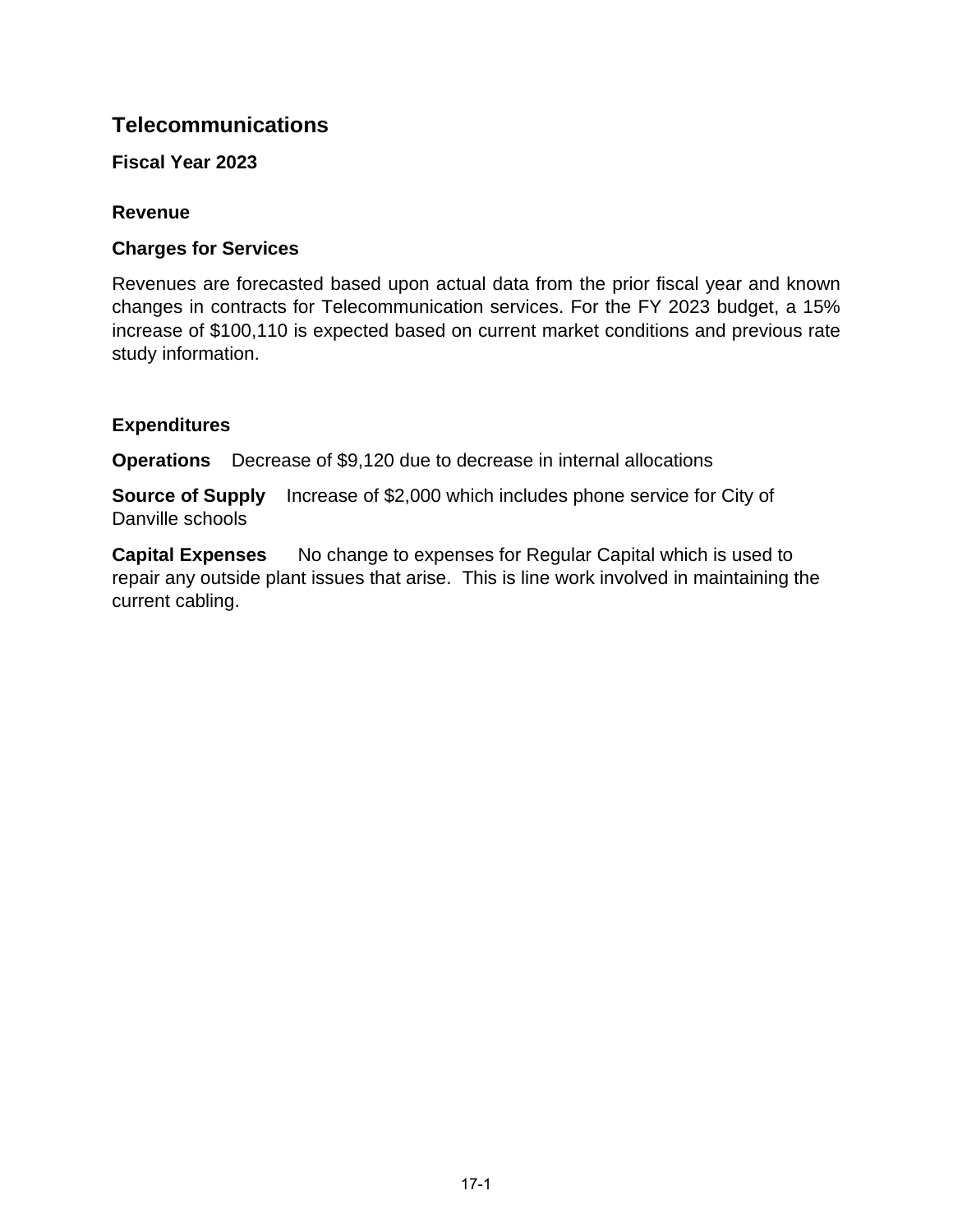# City Council's Introductory - FY 2023

#### **Telecommunications**

#### **Calculation of Contribution to(from) Fund Balance/General Fund**

|                                                   | Adopted Budget FY 2022 |            | City Council's Introductory FY 2023 |  |  |  |
|---------------------------------------------------|------------------------|------------|-------------------------------------|--|--|--|
| <b>Estimated Revenue</b>                          |                        |            |                                     |  |  |  |
| Rev-Use Money/Property                            | 8,880                  |            | 2,620                               |  |  |  |
| <b>Charges for Services</b>                       | 662,310                |            | 768,680                             |  |  |  |
| <b>Total Estimated Revenue</b>                    |                        | 671,190    | 771,300                             |  |  |  |
| <b>Operating Expenses</b>                         |                        |            |                                     |  |  |  |
| <b>Administration Services</b>                    | 4,400                  |            | 2,300                               |  |  |  |
| Operations                                        | 936,460                |            | 939,340                             |  |  |  |
| <b>Purchased Services</b>                         | 58,000                 |            | 60,000                              |  |  |  |
| <b>Capital Expenses</b>                           | 25,000                 |            | 25,000                              |  |  |  |
| <b>Capital Projects</b>                           | 50,000                 |            | 0                                   |  |  |  |
| <b>Total Operating Expenses</b>                   |                        | 1,073,860  | 1,026,640                           |  |  |  |
| Net Operating Income (Loss)                       |                        | $-402,670$ | $-255,340$                          |  |  |  |
| Add:                                              |                        |            |                                     |  |  |  |
| Depreciation                                      |                        | 479,950    | 485,610                             |  |  |  |
| Deduct:                                           |                        |            |                                     |  |  |  |
| Debt Service Principal                            |                        | 0          | 0                                   |  |  |  |
| Capital Expenditures from Current Operating Funds |                        | 0          | 0                                   |  |  |  |
| Contribution to City's General Fund               |                        | 81,000     | 81,000                              |  |  |  |
| <b>Contribution To(From) Retained Earnings</b>    |                        | (3,720)    | 149,270                             |  |  |  |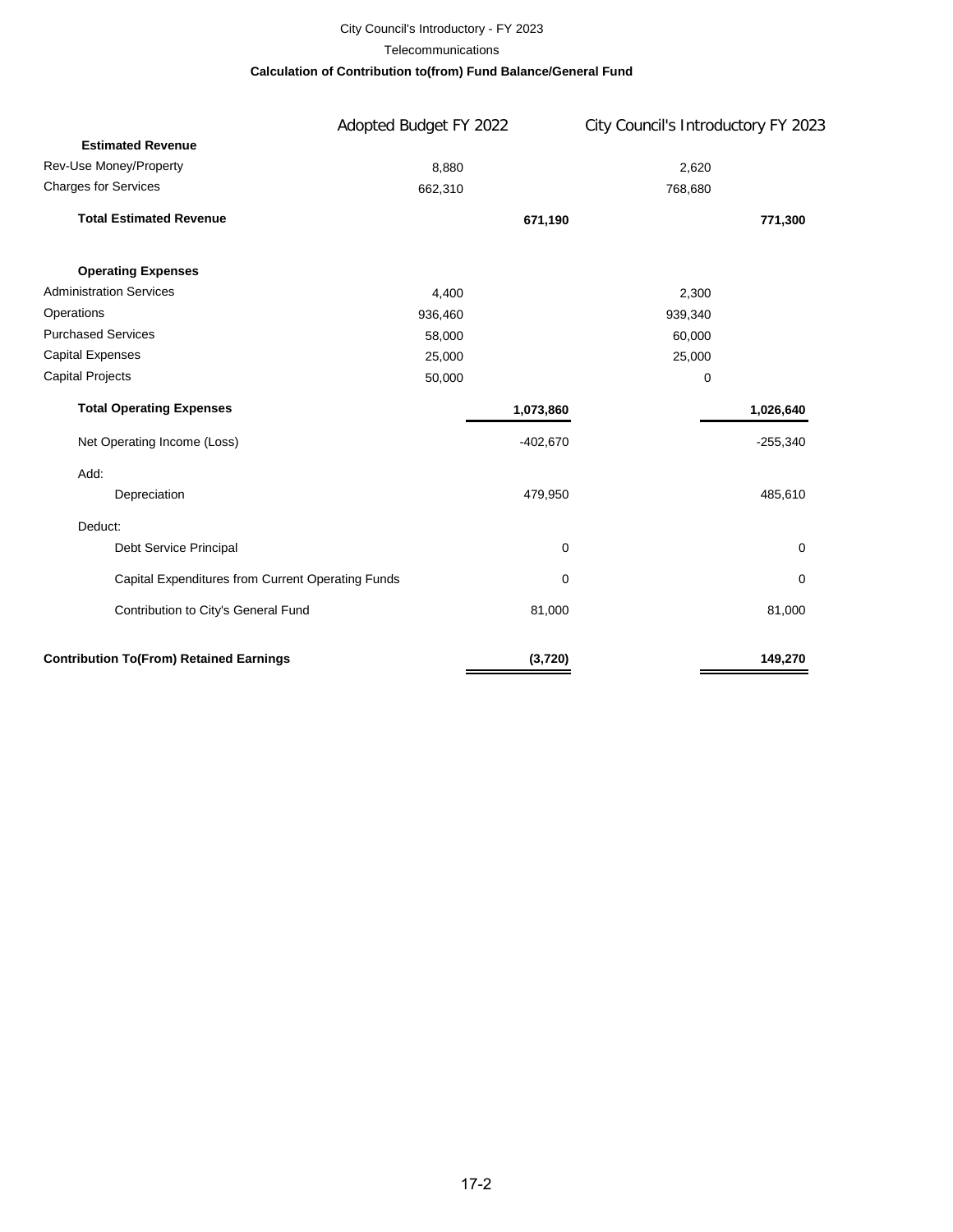**REVENUE – USE OF MONEY/PROPERTY:** This revenue category includes: **Interest on Investments -** All of the City's funds are invested in secured accounts in an attempt to earn the highest possible return. Investment earnings are a function of the money marketplace and swings in the revenues reflect higher or lower interest rates. **Rental Income** that is offset by vehicle and equipment charges to the division for monthly usage**… Sale-Salvage and Surplus Property -**  This revenue represents the sale of surplus vehicles and equipment and funds received from the sale of scrap metal.

**CHARGES FOR SERVICES:** This revenue category include consumer fees for services. Other revenues in this category include infrastructure charges to other divisions and departments of the City, charges for telephone and internet services to the School system and revenue for line charges, wide access network and internet service for the School systems reimbursed by the federal e-rate program. Other revenues in this category include penalties for non-payment. The change in revenue from FY18 to FY19 is from the loss of the Danville Public Schools e-rate contract. The loss of revenue from FY19-FY20 is from the updated proposed rates from the biennial rate study that will allow services to be closer to market.

**MISCELLANSOUS REVENUE:** This revenue represents contribution in aid received from the Virginia Department of Transportation.

| <b>Revenues:</b>            | <b>FY 2020</b><br><b>Actual</b> |         | FY 2021<br><b>Actual</b> |          | FY 2022<br><b>Adopted</b> |         | FY 2023<br><b>Introductory</b> |         | Increase/<br>(Decrease) |         |  |
|-----------------------------|---------------------------------|---------|--------------------------|----------|---------------------------|---------|--------------------------------|---------|-------------------------|---------|--|
| Rev-Use Money &             |                                 |         |                          |          |                           |         |                                |         |                         |         |  |
| Property                    | S                               | 35,814  |                          | 15.068   | S                         | 8,880   | S                              | 2,620   |                         | (6,260) |  |
| <b>Charges for Services</b> |                                 | 606,974 |                          | 735,227  |                           | 662,310 |                                | 768,680 |                         | 106,370 |  |
| Miscellaneous Rev           |                                 |         |                          | (5, 495) |                           |         |                                |         |                         |         |  |
| <b>Totals</b>               |                                 | 642.788 | S                        | 744,800  | S.                        | 671,190 |                                | 771,300 |                         | 100,110 |  |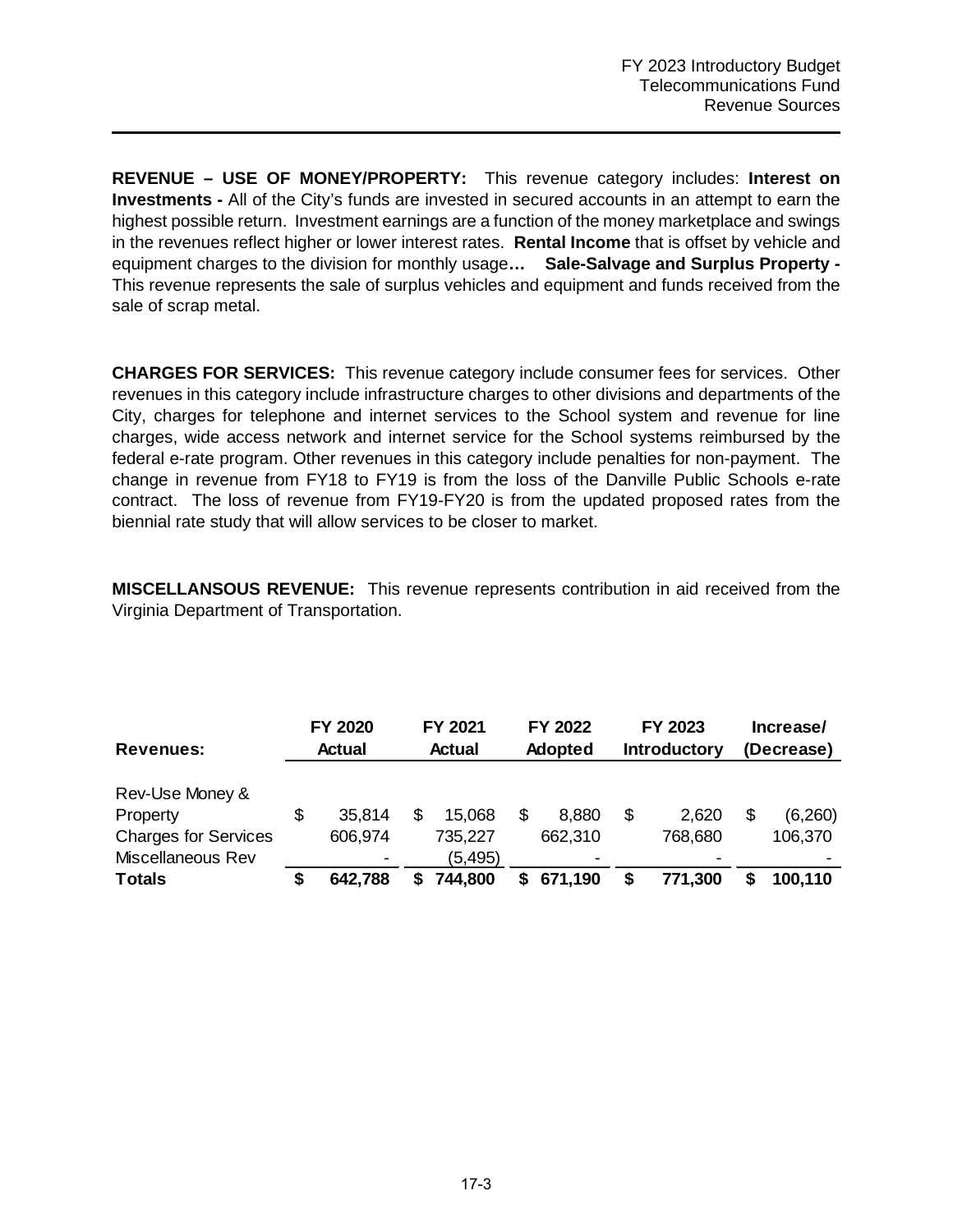### **Description**

The mission of the Telecommunications Fund is to provide premium network services at affordable costs. The Telecommunications Fund is an e-rate service provider to Pittsylvania County Schools and maintains and operates nDanville, a high-tech fiber optic network. nDanville is currently connected 100 government buildings, 200 businesses, and over 300 residential customers. The City serves its own needs, but is not a commercial telecommunications service provider. nDanville is open to any internet or telecommunications provider. The City and public school districts use nDanville to improve communications and data transmission, support shared use of computer applications and data files enable distance conferencing and learning, expand internet access, monitor and control equipment, and improve the reliability of utility systems.

|                            | <b>FY 2020</b> |           | FY 2021 |               | FY 2022 |                | FY 2023 |                     | Increase/ |            |  |
|----------------------------|----------------|-----------|---------|---------------|---------|----------------|---------|---------------------|-----------|------------|--|
|                            | <b>Actual</b>  |           |         | <b>Actual</b> |         | <b>Adopted</b> |         | <b>Introductory</b> |           | (Decrease) |  |
| <b>Expenditures:</b>       |                |           |         |               |         |                |         |                     |           |            |  |
| <b>Personnel Services</b>  | \$             | 130,726   | \$      | 128,164       | \$      | 133,690        | \$      | 143,050             | \$        | 9,360      |  |
| <b>Employee Benefits</b>   |                | 16,313    |         | 17,947        |         | 19,090         |         | 18,740              |           | (350)      |  |
| <b>Purchased Services</b>  |                | 134,671   |         | 96,685        |         | 108,470        |         | 111,220             |           | 2,750      |  |
| <b>Internal Service</b>    |                | 34,986    |         | 32,307        |         | 38,440         |         | 35,970              |           | (2,470)    |  |
| <b>Other Operating Exp</b> |                | 21,197    |         | 11,663        |         | 24,870         |         | 23,380              |           | (1,490)    |  |
| Source of Supply           |                | 60,544    |         | 65,305        |         | 58,000         |         | 60,000              |           | 2,000      |  |
| <b>Cost Allocation</b>     |                | 165,348   |         | 133,099       |         | 135,350        |         | 123,930             |           | (11, 420)  |  |
| Capital Outlay             |                |           |         |               |         | 1,000          |         | 1,000               |           |            |  |
| Depreciation               |                | 427,794   |         | 435,076       |         | 479,950        |         | 485,610             |           | 5,660      |  |
| <b>Transfer Out</b>        |                | 81,000    |         | 81,000        |         | 81,000         |         | 81,000              |           |            |  |
| <b>Totals</b>              | S.             | 1,072,579 | S.      | 1,001,246     |         | \$1,079,860    |         | \$1,083,900         | \$        | 4,040      |  |

### **Expenditures**

### **Personnel**

|                                |             | FY 2020 FY 2021 FY 2022 FY 2023 |             |             |
|--------------------------------|-------------|---------------------------------|-------------|-------------|
| <b>Position Title</b>          | <b>FTES</b> | <b>FTES</b>                     | <b>FTES</b> | <b>FTES</b> |
| BROADBAND NETWORK ENGNRNG TECH | 1.000       | 1.000                           | 1.000       | 1.000       |
| DIVSN DIR OF TELECOMMUNICATION | 1.000       | 1.000                           | 1.000       | 1.000       |
| Total                          | 2.000       | 2.000                           | 2.000       | 2.000       |